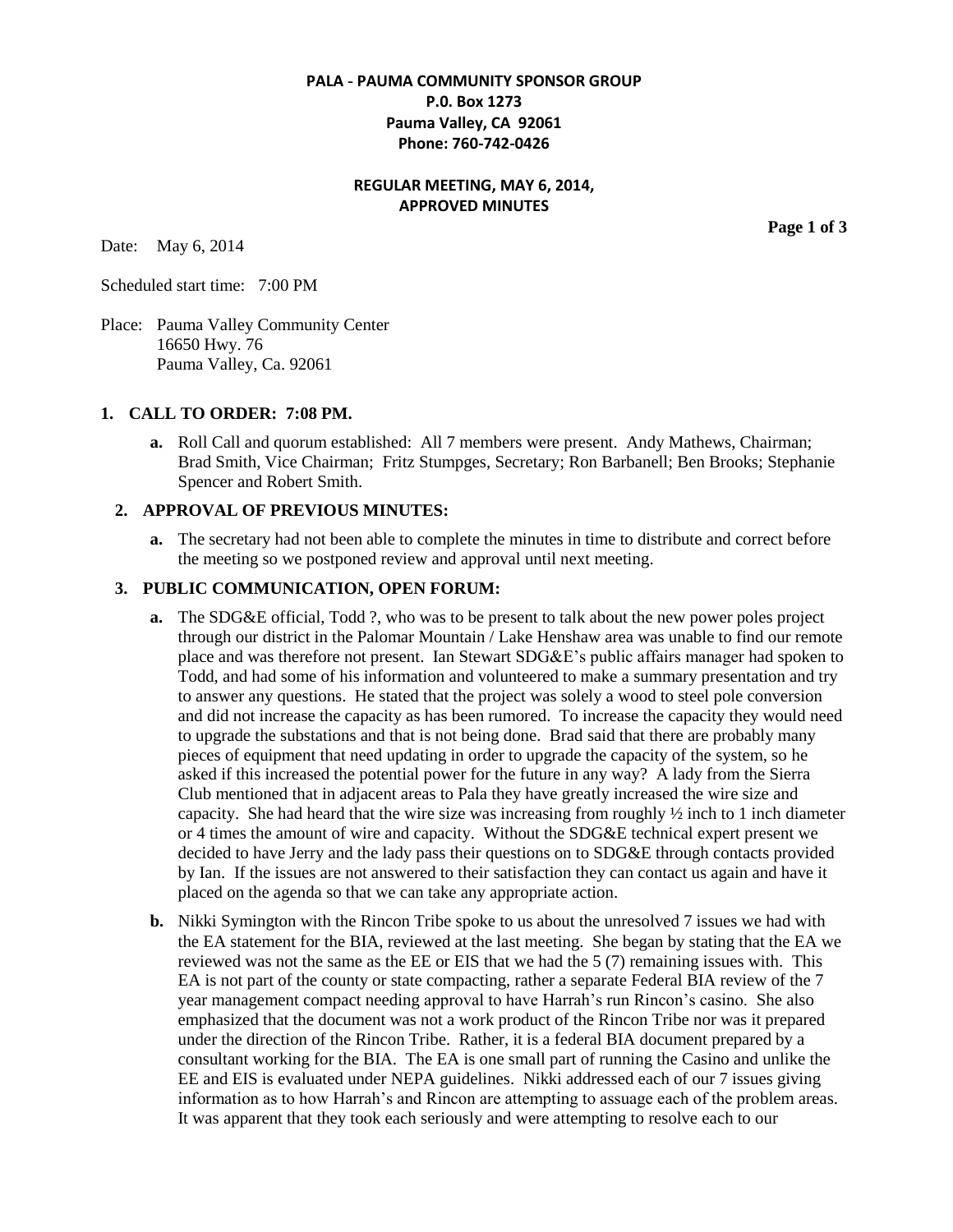satisfaction. We will wait until the final, official report is released by the NIGC on their website. We thanked Nikki and the Tribe for their efforts. We also renewed Ron's commitment as our Tribal Liaison Committee Chairman to further expand his sub-committee and work towards closer relations between us and all of the local tribes. Ron wants to also clarify and formalize our communications network so that we are clear as to what we can ask the Tribes and when they feel that they do not need to interface with us. Ron made a motion for us to create such a process document (SOP) that would allow us to diffuse some of the bad energies which can appear when we are attempting to communicate. It was seconded by Stephanie and carried 7-0.

## **4. ACTION ITEMS:28:39**

- **a.** Next on the agenda we heard from the SDG&E about their proposed solar electric farm next to the PEEKER plant currently in operation just west of Pala on Hwy 76. Ian Stewart, SDG&E's public affairs manager explained that they had completed their Discretionary Permit Application and wanted to update us on the previous issues we had. He said that Jay Miller with IES would address our landscape concerns which were our primary concerns last time. He reviewed again the background reasoning for the project and its proposed placement here. It will be about 2 Mega Watts on 9 acres. We reviewed pictures of how the area appears now and what is planned to be done regarding landscaping. We were assured that the new contract would not be complete until the landscape is installed and complete. The PUC, not the County, was responsible for the failure to install the shielding landscape that was previously promised at the PEEKER plant and they are to help finance this next promise. Ron wanted assurance that this project would not be just the first installation in greater expansions. He wants other communities to bear some of this burden. We then questioned their plans and the pictures as to whether or not the representation was as installed or when full grown. They stated that the pictures were for how it will look when installed, not years from now. There was some question as to the specifications and the minimum height. They proposed that this was the as planted height but it just doesn't add up and looks like we will be getting small plants initially. Brad proposed that we require planting of fairly mature plants that will give a good measure of shielding from the beginning. Andy made a motion that was massaged to state that we approve of the solar farm provided that there is adequate screening from view on Hwy 76 with well established plants, that to the extent practical, eliminates the view of the solar array and generating plant excepting the exhaust towers. Ron requested and got it amended to add a requirement that SDG&E guarantee that there would never be further expansion of solar panels in the general area around the plant. Brad questioned the demand to never expand this plant or anything else, but we left the motion as stated. Brad gave the second and it was approved 4-3 with Stephanie stating that she didn't feel it was restrictive enough.
- **b.** Next we considered the request of the Department of Planning and Development Services to make application for grants for the State Active Transportation Program. The grant money would come from the State of California and be a multiyear open ended grant application. Ben felt that citizen's money should be spent elsewhere, rather than telling us how to get around: by walking, bicycling, car pooling or whatever. Andy made a motion that we support the grant application. Stephanie gave the second. It was approved 4 yes -2 no -1 abstention.
- **c.** We next considered our road improvements recommendations to the County Department of Public Works (DPW). Andy stated that there is a consensus that we should wait to improve Cole Grade road near Hwy 76 until the highway intersection issues are resolved. Andy then made a motion that we propose the stretch of Valley Center Road between Hwy 76 and Harrah's Casino as being our first priority; followed by sealing of Palomar's South Grade Rd. Valley Center Road carries the most traffic and looks and rides poorly. Brad gave the second and it was approved 7-0.